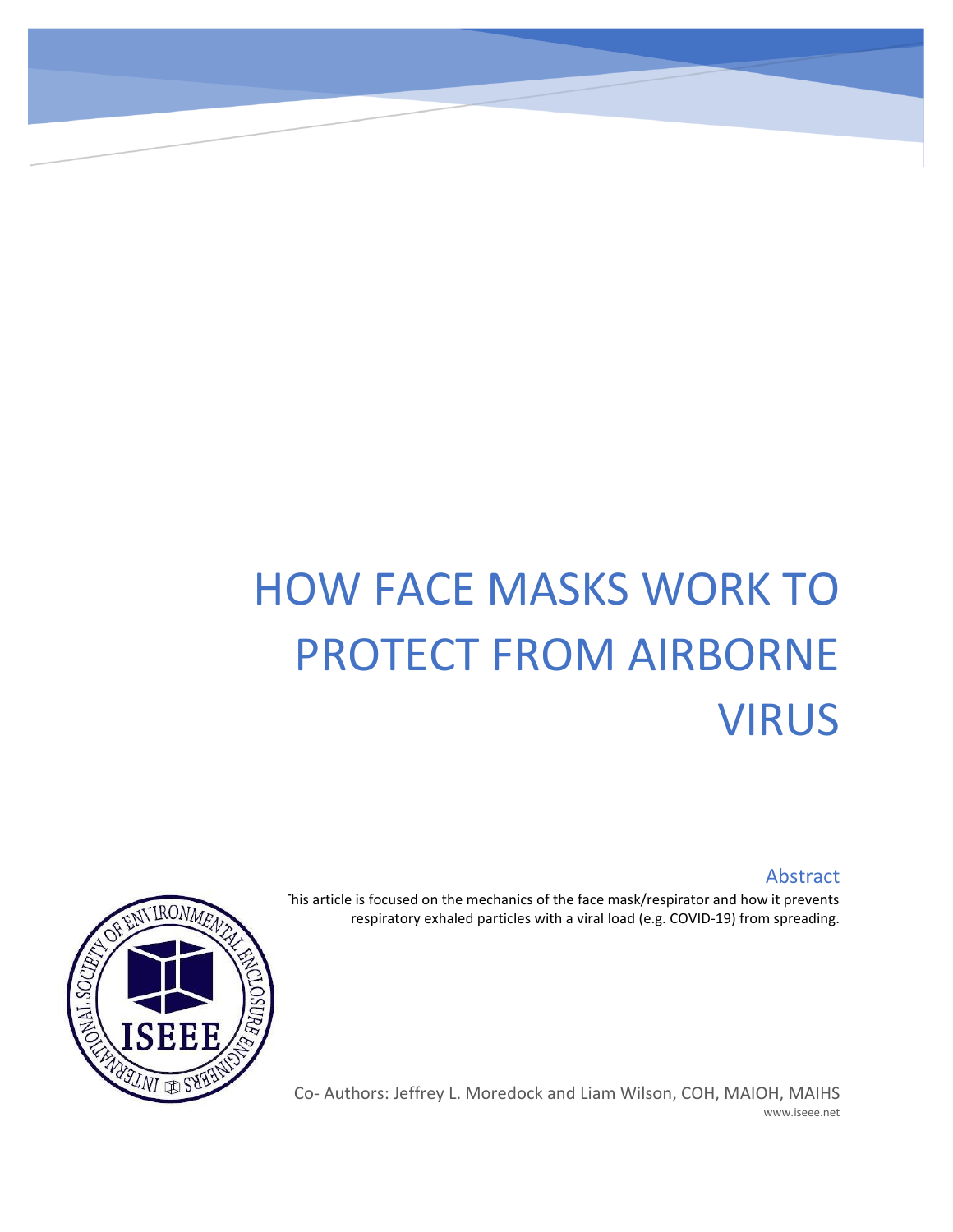## How face masks work to protect from airborne viruses

Much of the confusion around wearing face masks and respirators is due to a lack of understanding of how they work to protect us and others from contagious airborne diseases such as viruses. This article is focused on the mechanics of the face mask/respirator and how it prevents respiratory exhaled particles with a viral load (e.g. COVID-19) from spreading.

Breathing results in aerosol and droplet particles as mist continuously leaving our nose and mouth. Respiratory particles exhaled can contain infectious viruses. Without a mask/respirator, potentially virus-laden particles are dispersed and can travel some distance (see blue particles in the illustration below) and remain suspended in air for prolonged periods because of their low settling velocity.



*What happens when you sneeze? The illustration above shows the various sizes of water droplets and how far they travel. The blue particles are ultra-fine particles.* 

When respiratory particles are exhaled into a mask, the particles are trapped by the mask, collide and form even larger particles. This process is known as agglomeration. Respirators trap and filter the respiratory particles. How do you know this is true? Simple, feel the inside of your mask/respirator. The interior of your mask/respirator becomes and remains moist when worn. If the mask/respirator is leaking (not sealed) and you wear glasses, the exhaled particles cause them to fog up. When wearing a mask/respirator, a barrier is formed and filtration occurs (respirator), preventing the spread of the exhaled particulate (see the light blue, green, and red particles in the above illustration).

The second important area to protect us and others is the seal of the mask/respirator. If the mask/respirator is not sealed the exhaled particulate can escape and spread (less spread than no mask). One qualitative way to check the seal is the glasses example above. Another is in front of a mirror, fit the mask then breath in and out and see if the mask/respirator retracts into the face when you breath in and expands when you breath out. There are quantitative ways to measure the seal of a mask/respirator, however these are usually limited to higher exposure risk workplace environments e.g. healthcare workers.

It is important to remember that correctly wearing any mask is better than no mask. Whatever mask/respirator you choose, it should provide a good fit and be comfortable enough to be worn correctly (covering nose and mouth) so it can be worn when required. Loosely woven cloth products provide the least protection, layered finely woven products offer more protection, wellfitting disposable surgical masks, N95 and KN95s offer even more protection Well-fitting respirators meeting Standards and Government approval e.g. N95s offer the highest level of protection.